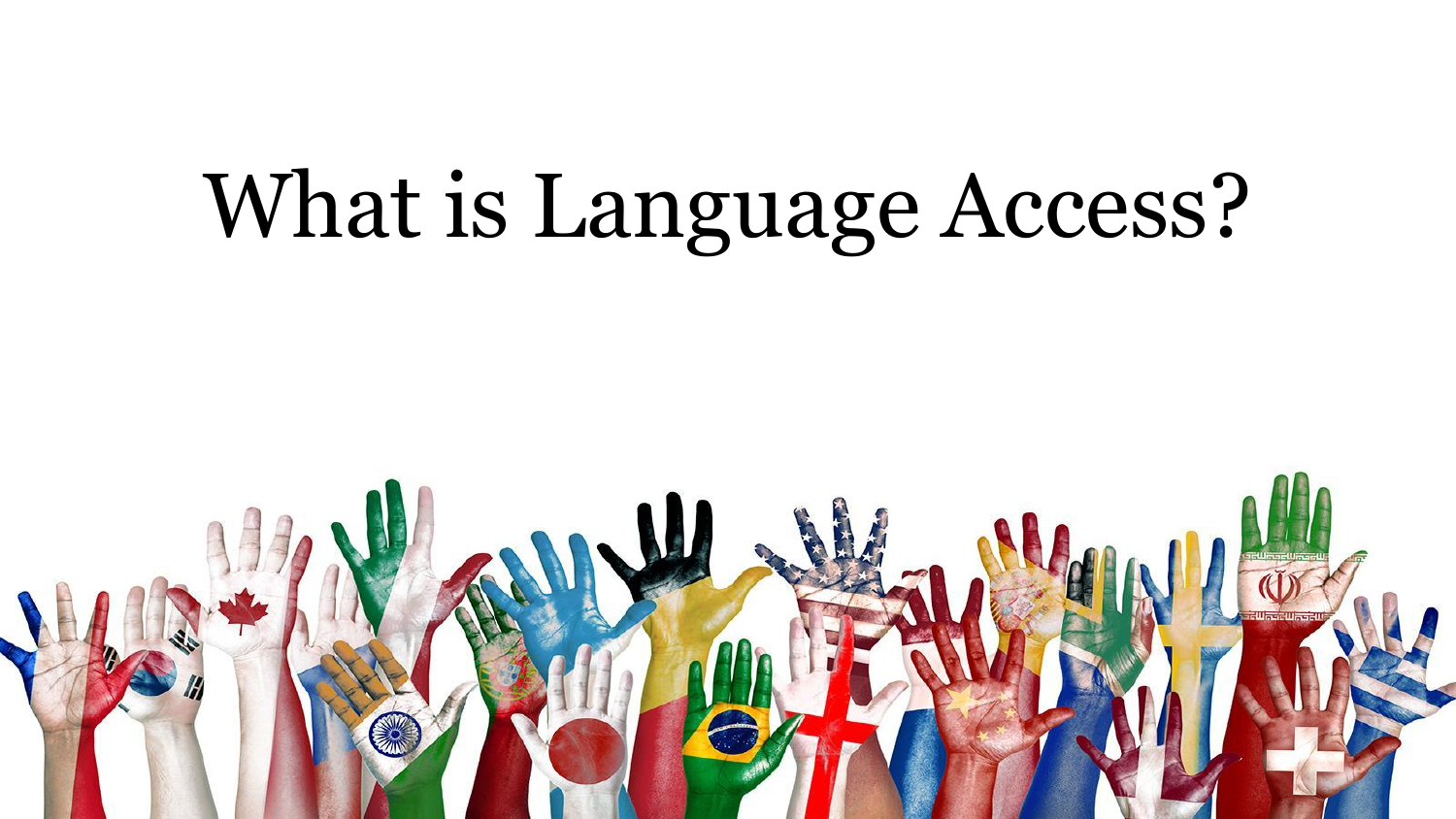## Purpose and Objectives

- **● What is language access? Key Concepts.** 
	- **● Definitions**
	- **● Legal Basis**
	- **● Lived Experience**
- **● Understanding the English learner experience**
	- **● Guided discussion**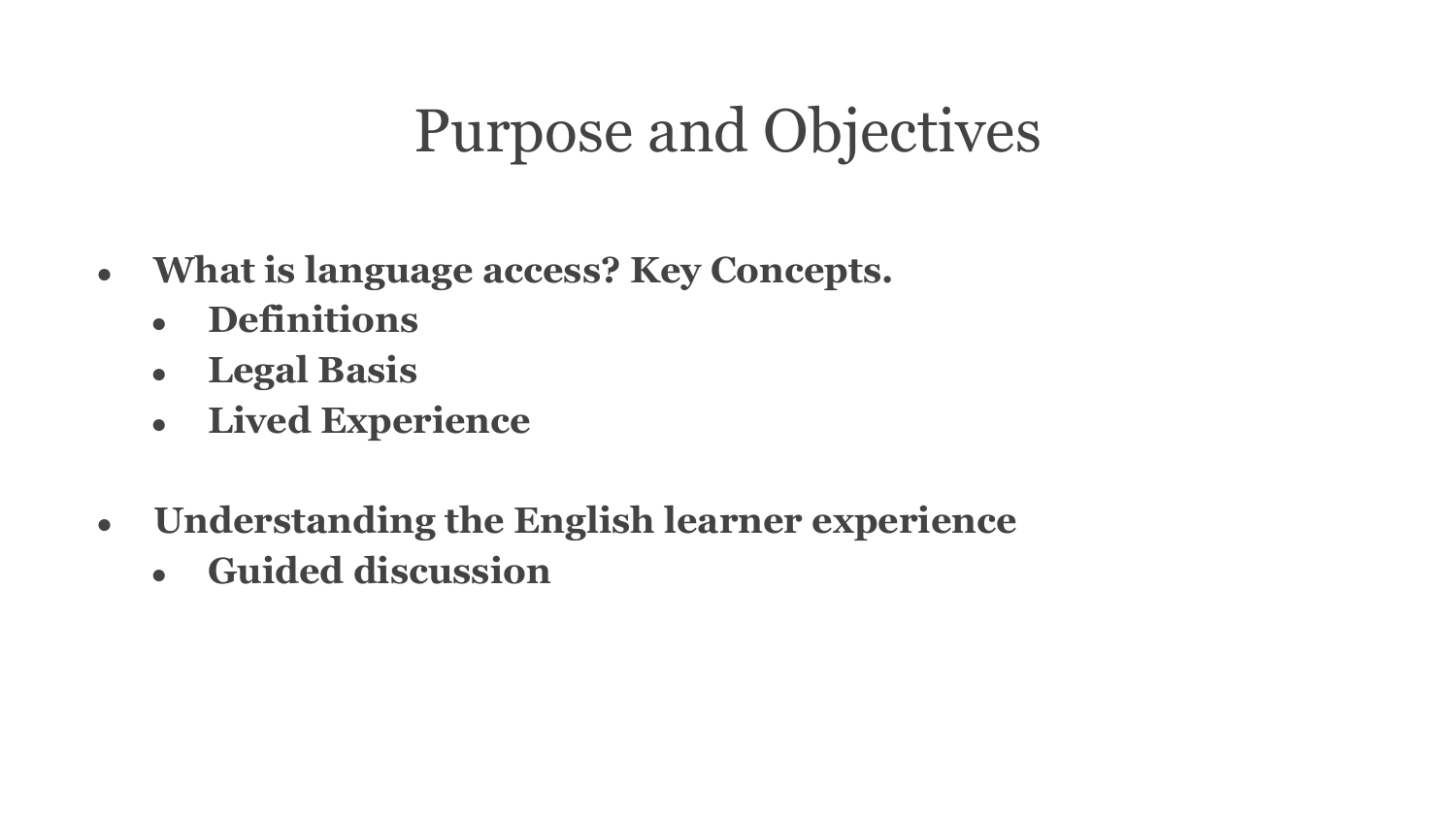

Mary Jayne is the Founder and Director of Global Wordsmiths, Adjunct Faculty Lecturer of Global Communication and Applied Translation at Carnegie Mellon University, and co-chair of the Pennsylvania Immigration and Citizenship Coalition Board of Directors. She studied public service at the University of Pittsburgh and language translation & interpretation at the Universidad Autónoma Nacional de México in Mexico City, and brings fifteen years of field experience as a Spanish language translator, simultaneous interpreter and a language service industry executive to her current position at Global Wordsmiths. She is driven and passionate, and dedicated to advancing a culture of language accessibility in Western Pennsylvania.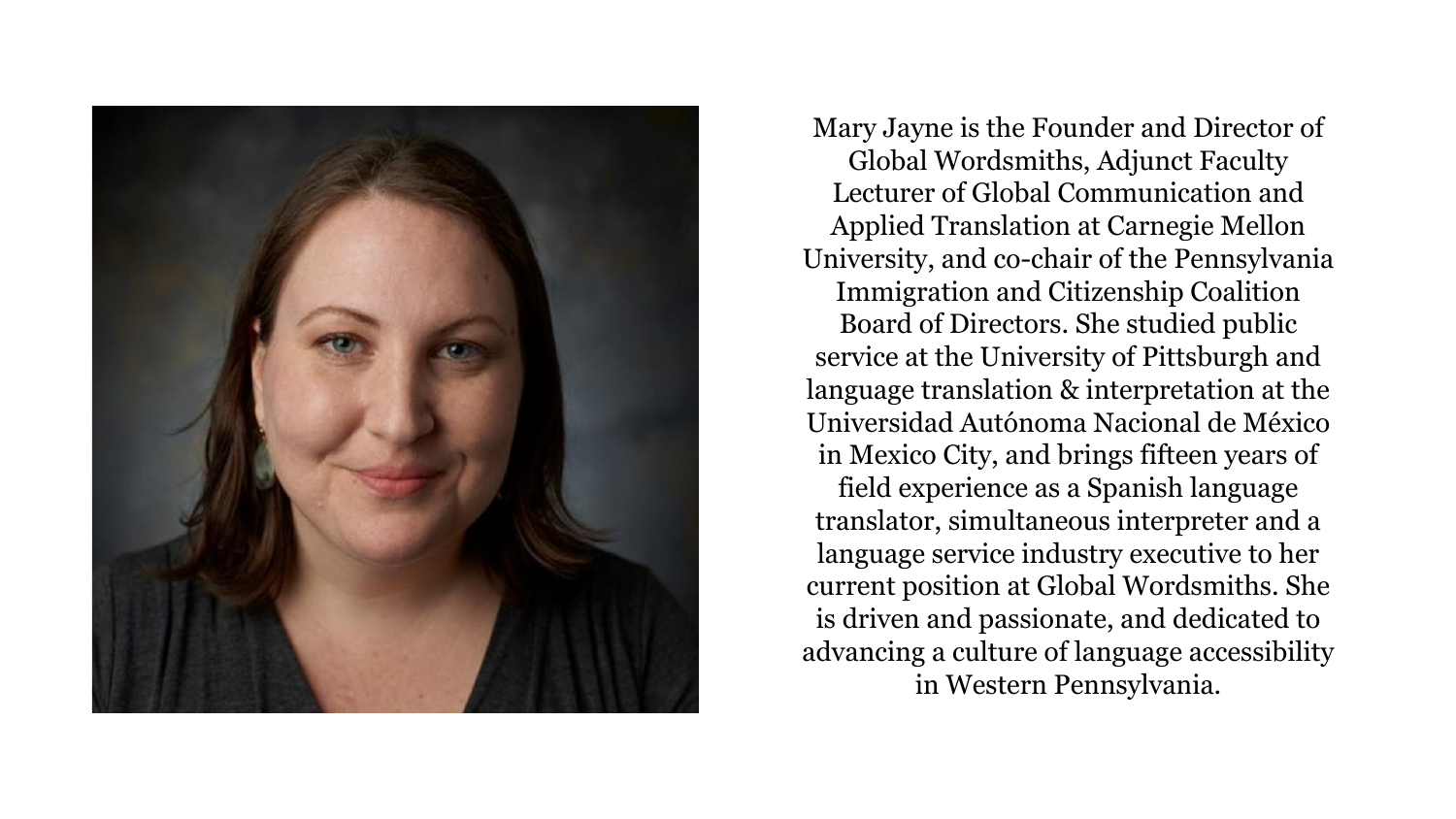## Definitions to Remember

- •Effective Communication
- •Limited English Proficient (LEP) Individuals
- •Meaningful Access
- •Bilingual Helper
- •Qualified Translator or Interpreter
- •Vital Document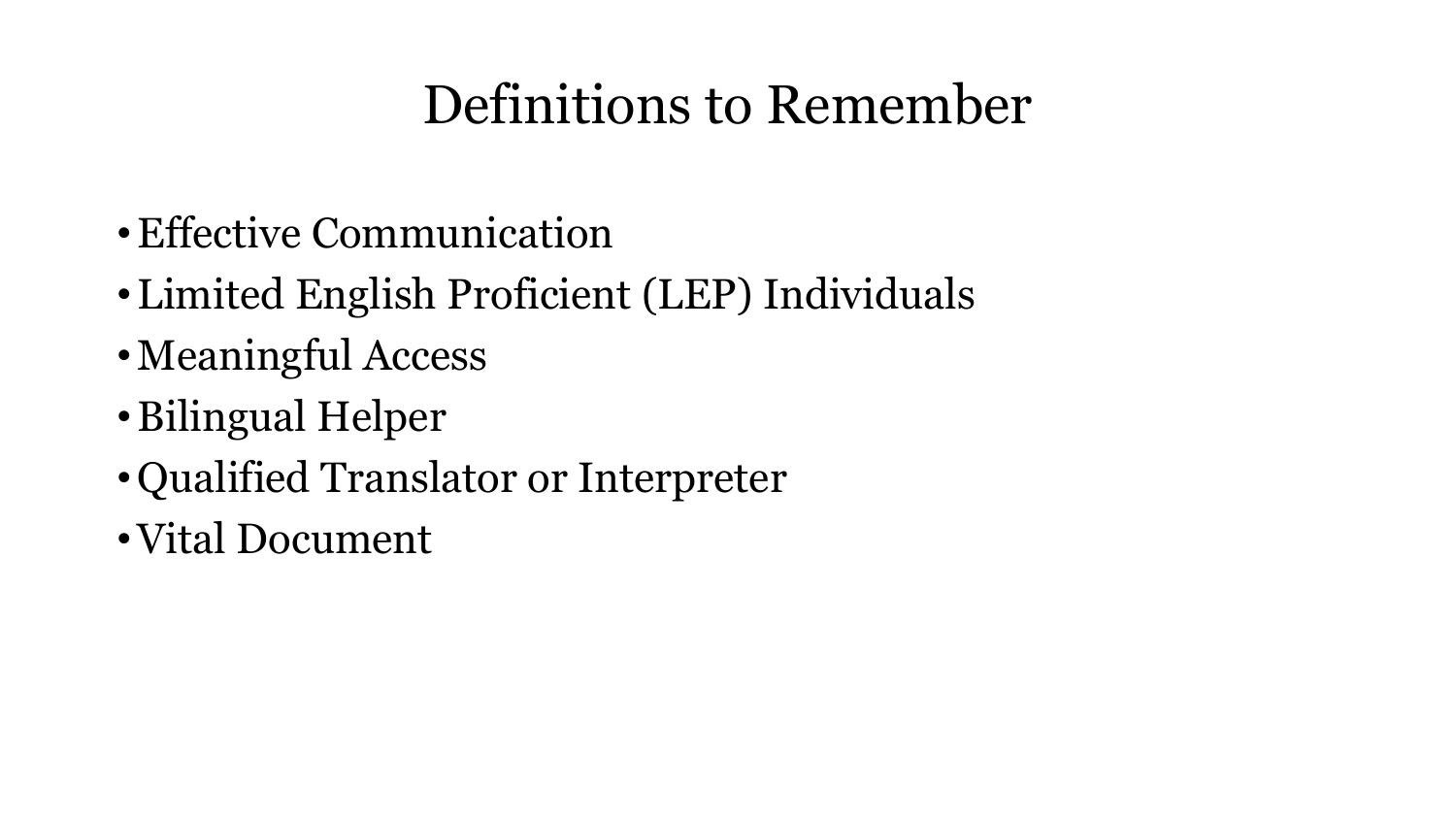## So, what is Language Access?

Language access is achieved when individuals with Limited English Proficiency (LEP) can communicate effectively with your program staff and participate in your programs and activities.

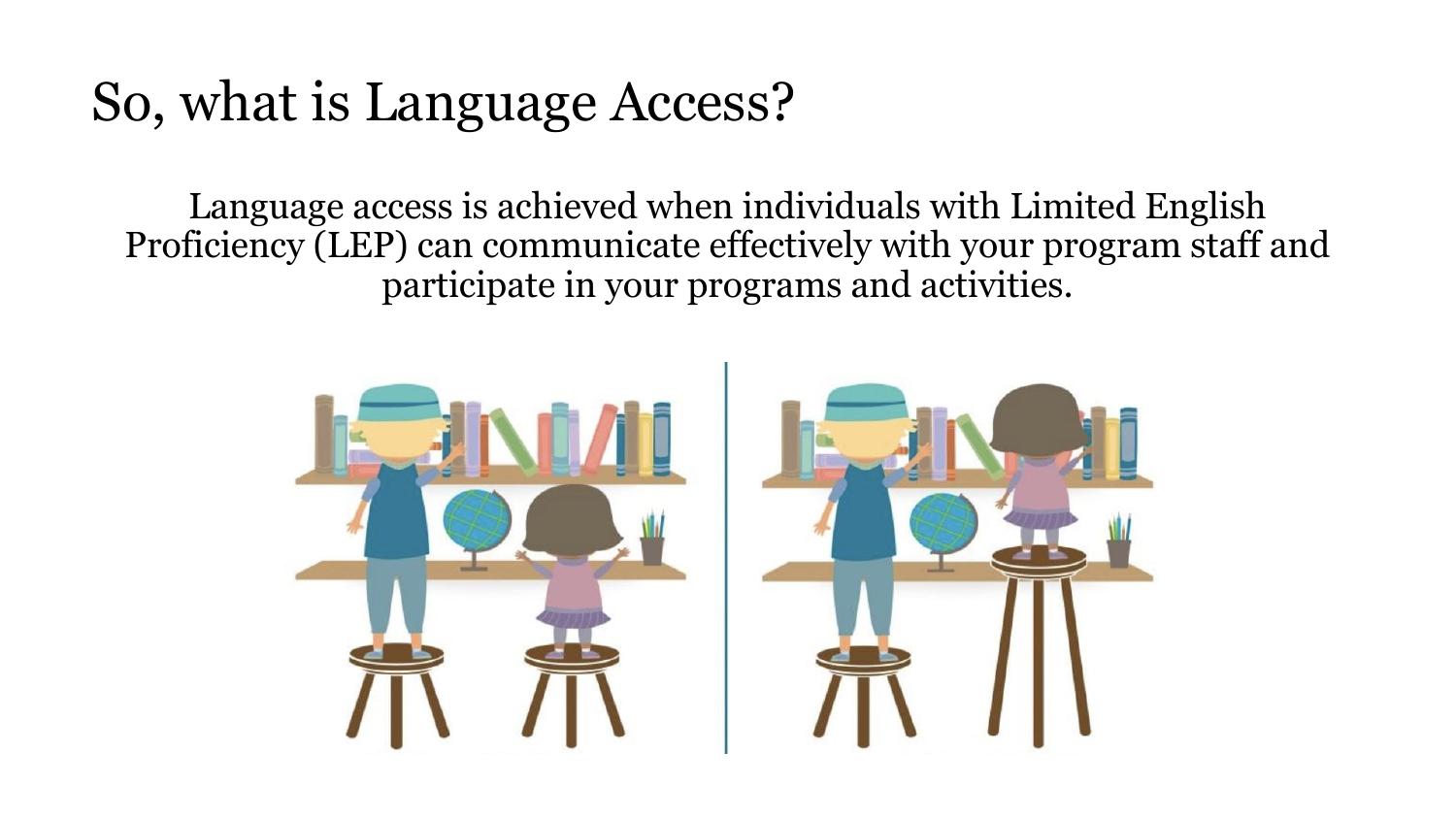#### Language Access is Social Justice, Equity & Integration

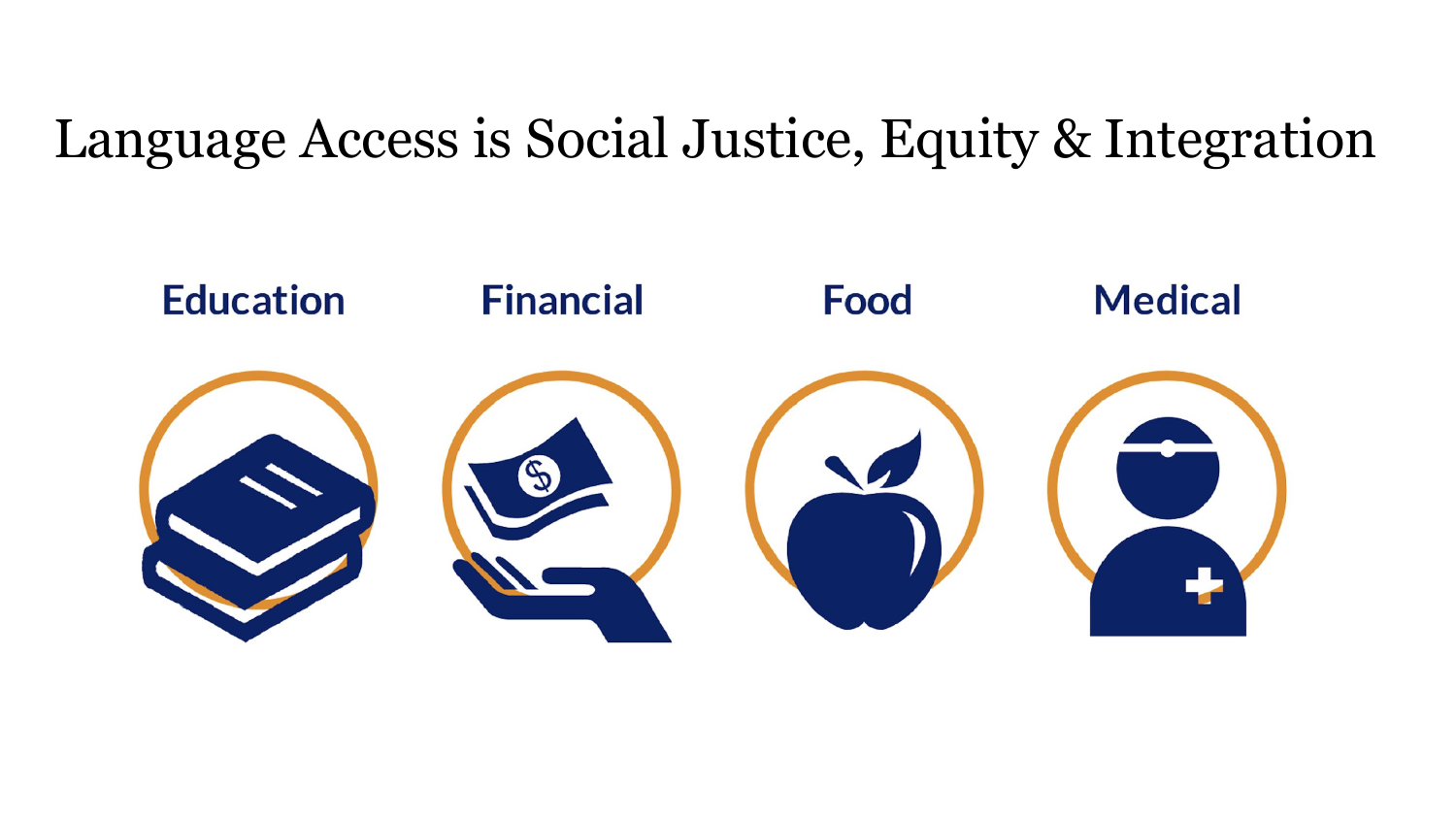- Mental Health Services
- Public Safety Services
- Housing
- Emergency Medical Care
- Maternal Healthcare
- Preventative Healthcare
- Education
- Public Utilities
- Public Transportation
- Financial Services
- Libraries and Cultural Institutions
- Professional Services
- Daily Navigation
- Communicating with community
- Shopping/ Meeting Basic Needs
- Government Announcements
- Public Benefits
- Social Services
- Resources and **Connections**
- Scheduling/Phone
- Community norms
- Law enforcement
- Drivers Licensing
- Home ownership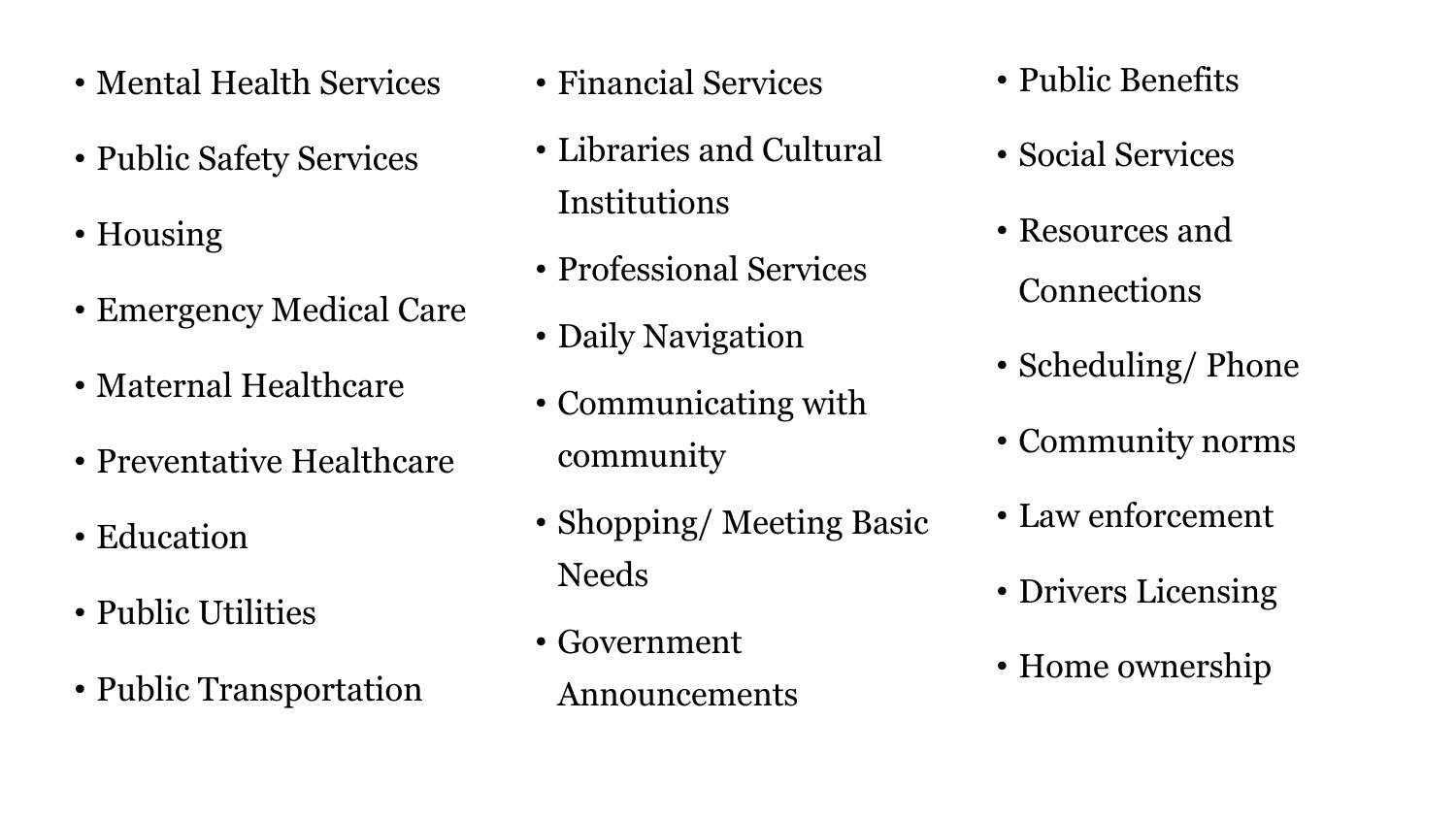#### Language Access Resources

- In-Person Interpretation (Consecutive, Simultaneous)
- Written Translation
- Video Remote Interpretation (VRI)
- Over-the-Phone Interpretation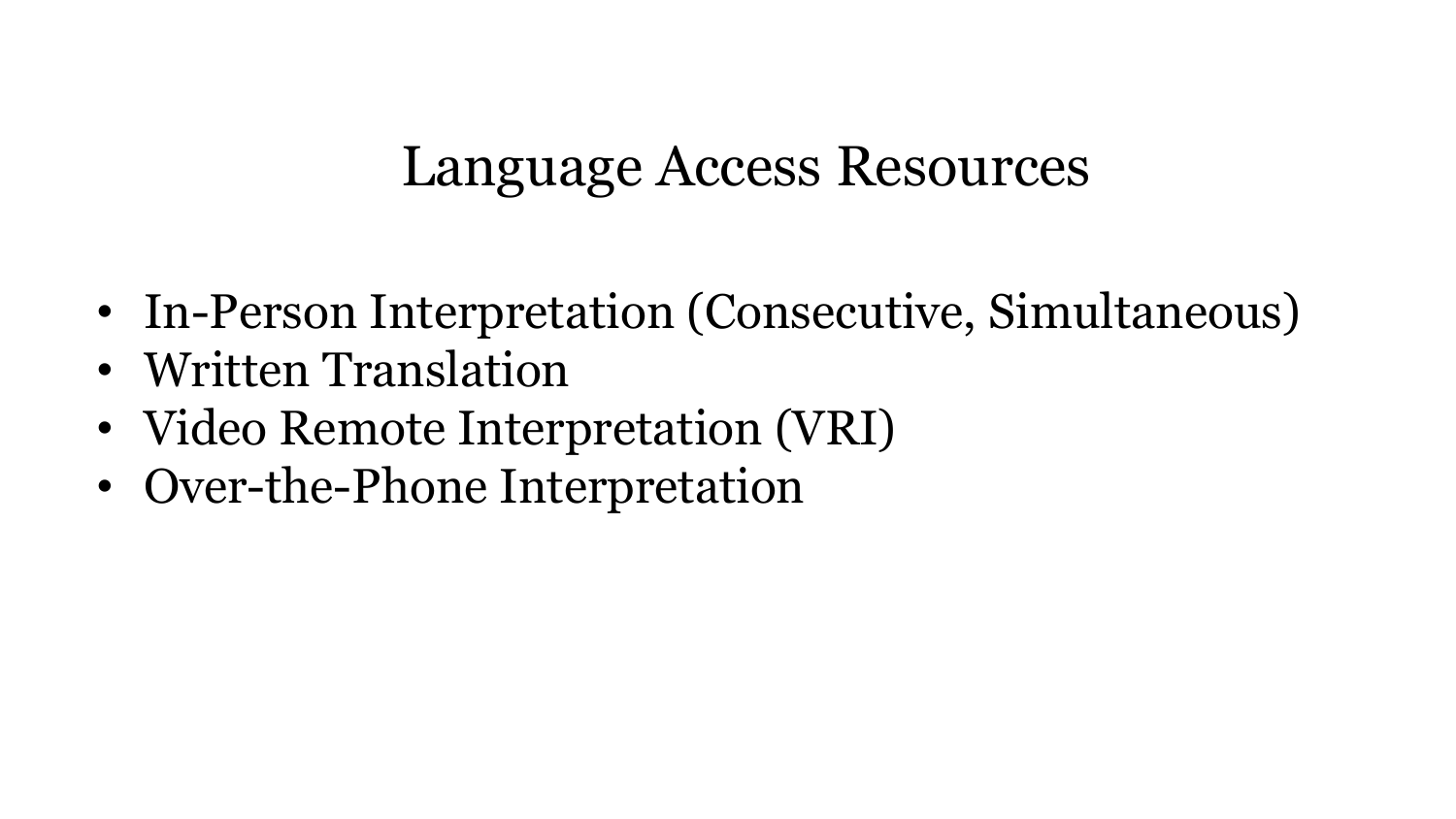#### Language Access is the Law

Source: United States Department of Health and Human Services

#### Title VI of the Civil Rights Act of 1964

• Prohibits discrimination on the basis of race, color or national origin in any program or activity that receives federal funding assistance

#### Executive Order 13166

Section 1557 of the Affordable Care Act • Holds federal agencies to the same standard as recipients and requires that federal agencies work to ensure that recipients of federal funding provide meaningful access to English Learners.

• Prohibits discrimination on the basis of race, color, national origin, sex, age or disability in health programs or activities, any part of which receive federal funding.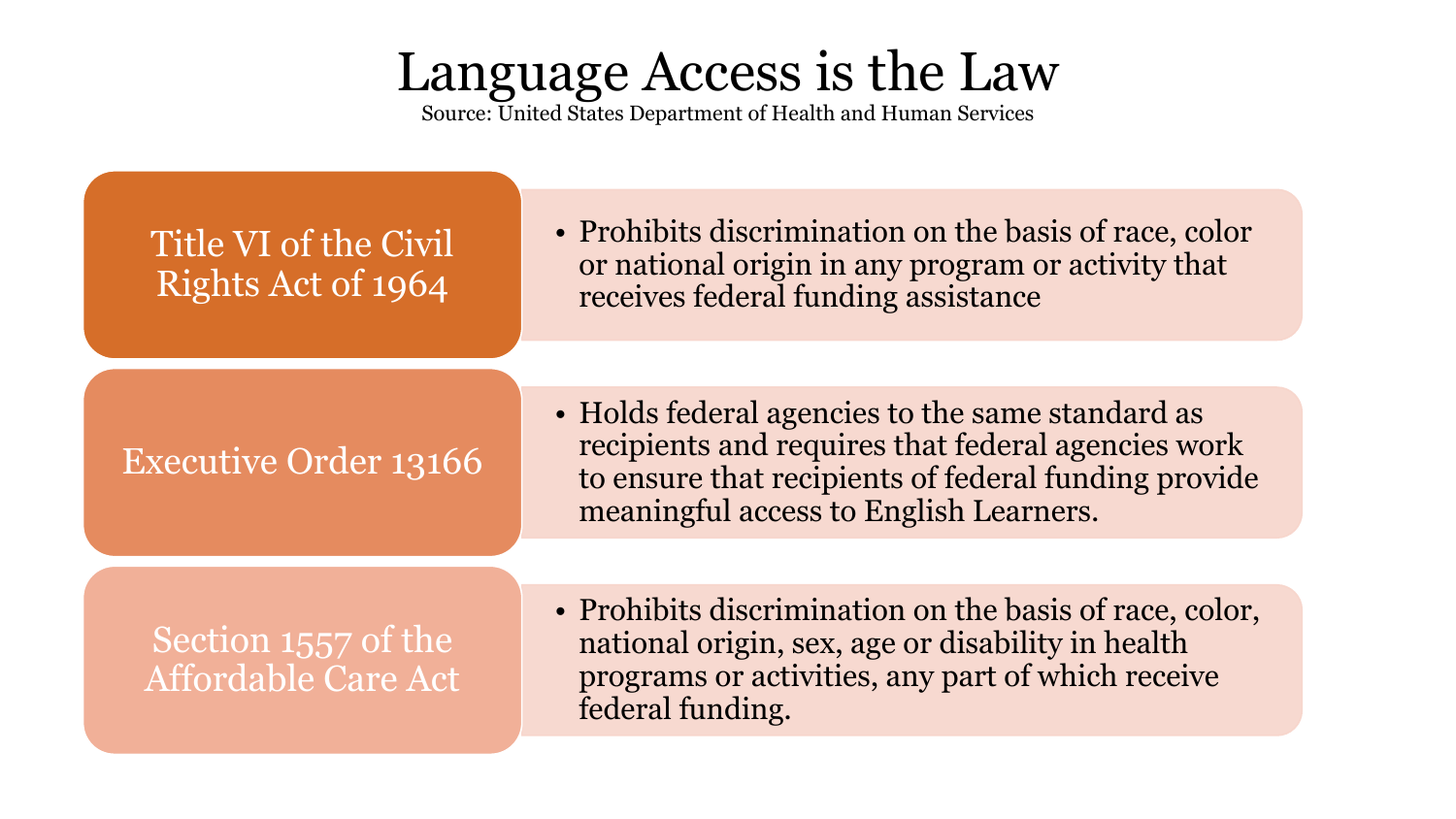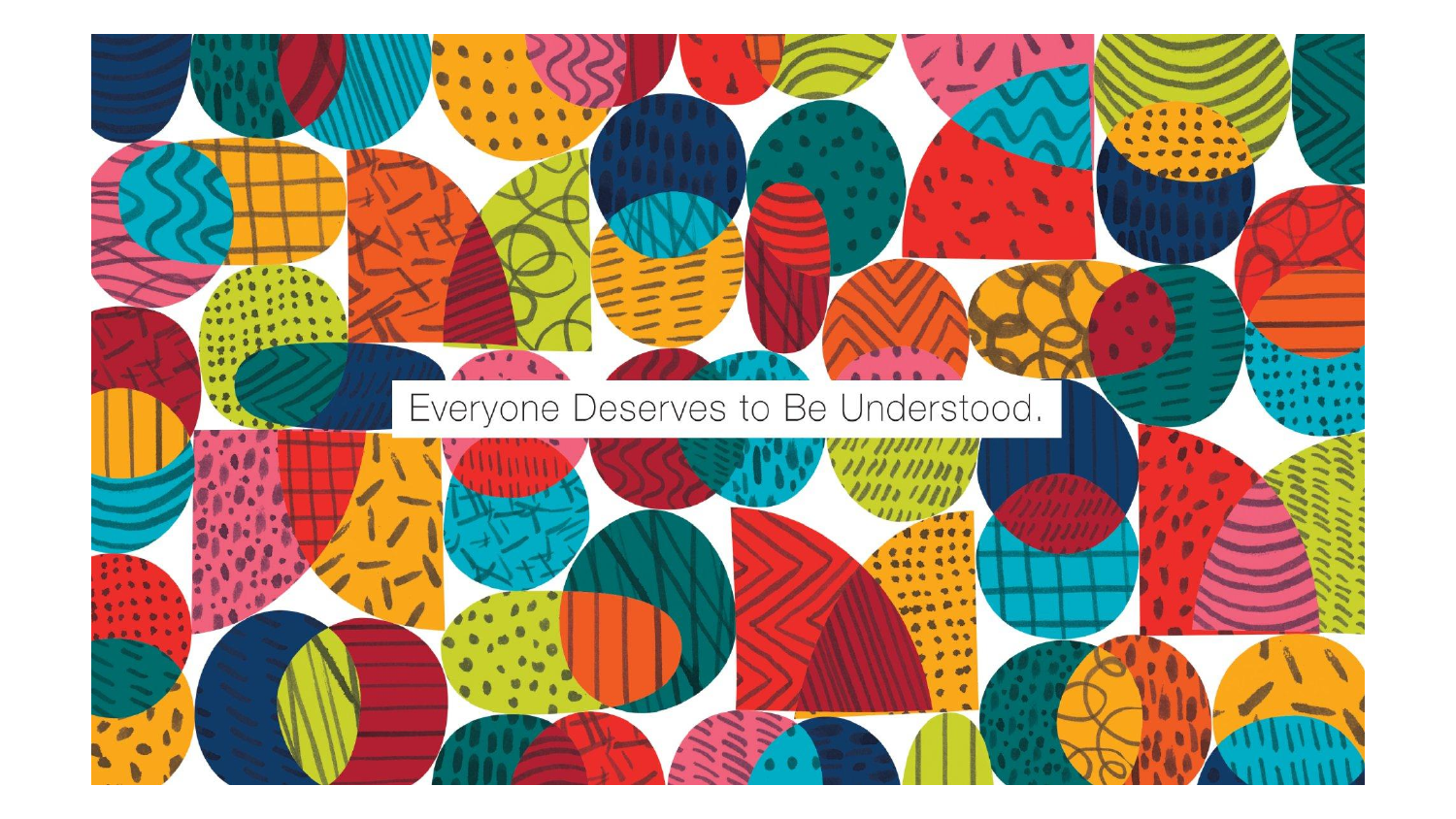- Fear
- Isolation
- Anger
- Dehumanized
- Stupid
- Ashamed
- Embarrassed
- Frustrated
- Alone
- Stigmatized
- "Less than"
- "Other"
- Anxiety
- Depression
- Lost
- Self-conscious
- Misunderstood
- Worried
- Unwelcome
- Unwanted
- Belittled
- Incapable
- Resignation
- Withdrawn
- Exhausted
- Hard
- Hopeless
- Powerless
- Invisible
- Unworthy